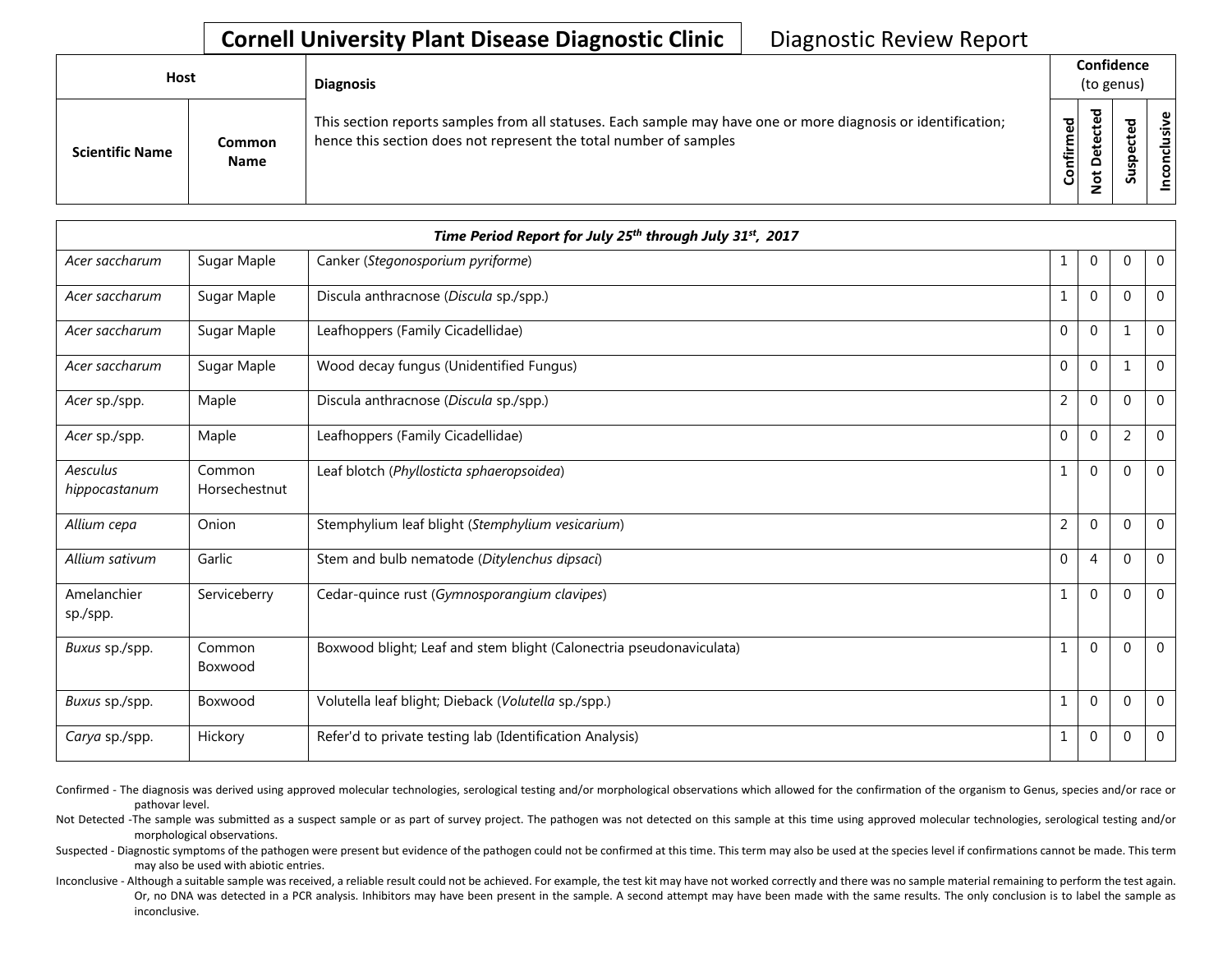| <b>Host</b>            |                       | <b>Diagnosis</b>                                                                                                                                                                   |           |                        | Confidence<br>(to genus) |                 |
|------------------------|-----------------------|------------------------------------------------------------------------------------------------------------------------------------------------------------------------------------|-----------|------------------------|--------------------------|-----------------|
| <b>Scientific Name</b> | Common<br><b>Name</b> | This section reports samples from all statuses. Each sample may have one or more diagnosis or identification;<br>hence this section does not represent the total number of samples | Confirmed | ъ<br>سد<br>Δ<br>پ<br>- | ທ                        | Φ<br>usiv<br>᠊ᠣ |

| Carya sp./spp.                          | Hickory                 | Walnut downy leaf spot (Microstroma juglandis)                            | 1            | 0            | 0              | $\overline{0}$ |
|-----------------------------------------|-------------------------|---------------------------------------------------------------------------|--------------|--------------|----------------|----------------|
| Chrysanthemum<br>sp./spp. hybrids       | Chrysanthemu<br>m       | Cucumber mosaic (CMV) (Cucumovirus Cucumber Mosaic Virus) [4]             | $\Omega$     | $\mathbf{1}$ | $\Omega$       | $\overline{0}$ |
| Chrysanthemum<br>sp./spp. hybrids       | Chrysanthemu<br>m       | Impatiens necrotic spot (INSV) (Tospovirus Impatiens Necrotic Spot Virus) | $\mathbf 0$  | $\mathbf{1}$ | $\overline{0}$ | $\overline{0}$ |
| Chrysanthemum<br>sp./spp. hybrids       | Chrysanthemu<br>m       | Nutrient imbalance (Abiotic disorder)                                     | $\mathbf 0$  | $\mathbf{0}$ | $\mathbf{1}$   | $\overline{0}$ |
| Chrysanthemum<br>sp./spp. hybrids       | Chrysanthemu<br>m       | Potyvirus Group (Potyvirus sp./spp.)                                      | $\mathbf{0}$ | $\mathbf{1}$ | $\Omega$       | $\overline{0}$ |
| Chrysanthemum<br>sp./spp. hybrids       | Chrysanthemu<br>m       | Tobacco mosaic (TMV) (Tobamovirus Tobacco Mosaic Virus)                   | $\mathbf 0$  | 1            | $\Omega$       | $\overline{0}$ |
| Chrysanthemum<br>sp./spp. hybrids       | Chrysanthemu<br>m       | Tomato spotted wilt (TSWV) (Tospovirus Tomato Spotted Wilt Virus)         | $\Omega$     | $\mathbf{1}$ | $\Omega$       | $\Omega$       |
| Echinacea<br>purpurea                   | Echinacea<br>Coneflower | Aster yellows Phytoplasma (Candidatus Phytoplasma asteris)                | $\mathbf{1}$ | $\mathbf 0$  | $\Omega$       | $\overline{0}$ |
| Equus caballus                          | Horse                   | Hoary Alyssum (Berteroa incana)                                           | $\mathbf 0$  | $\mathbf{1}$ | $\mathbf{0}$   | $\overline{0}$ |
| Hamamelis<br>virginiana                 | American<br>Witchhazel  | Phyllosticta leaf spot (Phyllosticta hamamelidis)                         | 1            | $\mathbf{0}$ | $\mathbf{0}$   | $\overline{0}$ |
| <b>Hemerocallis</b><br>sp./spp. hybrids | Daylily                 | No pathogen found (Identification Analysis)                               | $\mathbf{1}$ | $\mathbf 0$  | $\Omega$       | $\overline{0}$ |

Confirmed - The diagnosis was derived using approved molecular technologies, serological testing and/or morphological observations which allowed for the confirmation of the organism to Genus, species and/or race or pathovar level.

Not Detected -The sample was submitted as a suspect sample or as part of survey project. The pathogen was not detected on this sample at this time using approved molecular technologies, serological testing and/or morphological observations.

Suspected - Diagnostic symptoms of the pathogen were present but evidence of the pathogen could not be confirmed at this time. This term may also be used at the species level if confirmations cannot be made. This term may also be used with abiotic entries.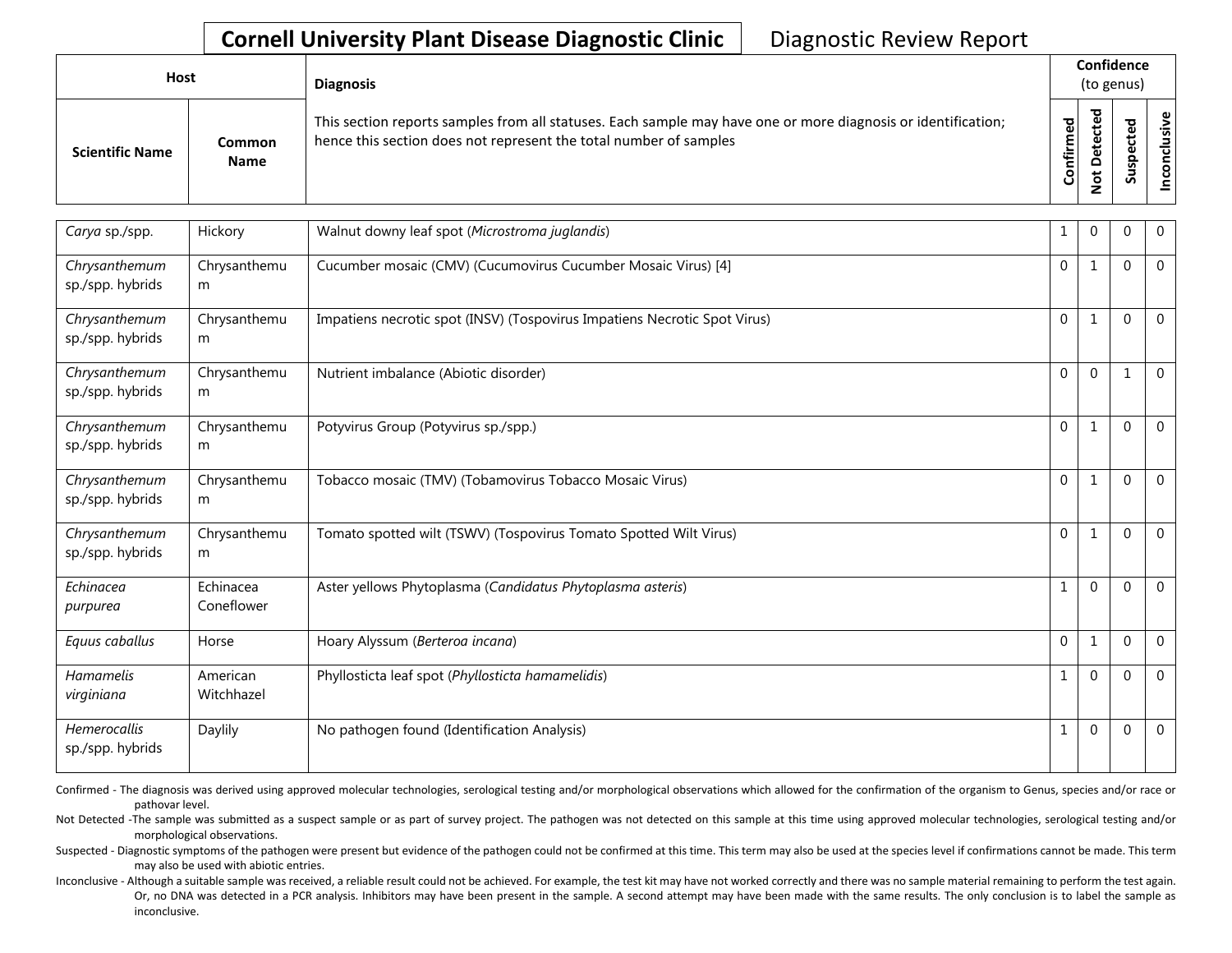| Host                   |                       | <b>Diagnosis</b>                                                                                                                                                                   |           |        | Confidence<br>(to genus) |                                           |  |  |
|------------------------|-----------------------|------------------------------------------------------------------------------------------------------------------------------------------------------------------------------------|-----------|--------|--------------------------|-------------------------------------------|--|--|
| <b>Scientific Name</b> | Common<br><b>Name</b> | This section reports samples from all statuses. Each sample may have one or more diagnosis or identification;<br>hence this section does not represent the total number of samples | Confirmed | ᇃ<br>o | 5                        | $\tilde{\mathbf{z}}$<br>ē<br>᠊ᠣ<br>c<br>g |  |  |

| <b>Hemerocallis</b><br>sp./spp. hybrids    | Daylily                                         | Root damage (Abiotic disorder)                                        | $\mathbf 0$  | $\mathbf{0}$   |              | $\overline{0}$ |
|--------------------------------------------|-------------------------------------------------|-----------------------------------------------------------------------|--------------|----------------|--------------|----------------|
| Impatiens hawkeri                          | New Guinea<br>impatiens                         | Non-pathogenic; Saprophyte (Secondary Agents; Saprophytes; Unspecif.) | $\mathbf{1}$ | $\Omega$       | $\Omega$     | $\Omega$       |
| Impatiens hawkeri                          | New Guinea<br>impatiens                         | Unknown abiotic disorder (Abiotic disorder)                           | $\mathbf 0$  | $\mathbf 0$    | $\mathbf{1}$ | $\Omega$       |
| Lycopersicon<br>esculentum                 | Tomato                                          | Early blight; Leaf spot (Alternaria solani)                           | 1            | $\overline{0}$ | $\theta$     | $\Omega$       |
| Lycopersicon<br>esculentum                 | Tomato                                          | Septoria leaf spot (Septoria lycopersici)                             | $\mathbf 0$  | $\mathbf{1}$   | $\theta$     | $\Omega$       |
| Pinus resinosa                             | Red Pine                                        | Moisture stress (Abiotic disorder)                                    | $\mathbf{0}$ | $\overline{0}$ | $\mathbf 1$  | $\Omega$       |
| Pinus resinosa                             | Red Pine                                        | Non-pathogenic; Saprophyte (Secondary Agents; Saprophytes; Unspecif.) | 1            | $\mathbf 0$    | $\Omega$     | $\overline{0}$ |
| Pinus resinosa                             | Red Pine                                        | Pine needleminer (Exoteleia pinifoliella)                             | $\mathbf{0}$ | $\mathbf{0}$   | $\mathbf 1$  | $\Omega$       |
| Pinus strobus                              | Eastern White<br>pine                           | White pine blister rust (Cronartium ribicola)                         | 1            | $\overline{0}$ | $\Omega$     | $\Omega$       |
| Poa; agrostis<br>pratensis;<br>stolonifera | Mixture:<br>Kentucky<br>bluegrass;<br>bentgrass | High soil moisture (Abiotic disorder)                                 | $\Omega$     | $\mathbf 0$    | $\mathbf{1}$ | $\Omega$       |

Confirmed - The diagnosis was derived using approved molecular technologies, serological testing and/or morphological observations which allowed for the confirmation of the organism to Genus, species and/or race or pathovar level.

Not Detected -The sample was submitted as a suspect sample or as part of survey project. The pathogen was not detected on this sample at this time using approved molecular technologies, serological testing and/or morphological observations.

Suspected - Diagnostic symptoms of the pathogen were present but evidence of the pathogen could not be confirmed at this time. This term may also be used at the species level if confirmations cannot be made. This term may also be used with abiotic entries.